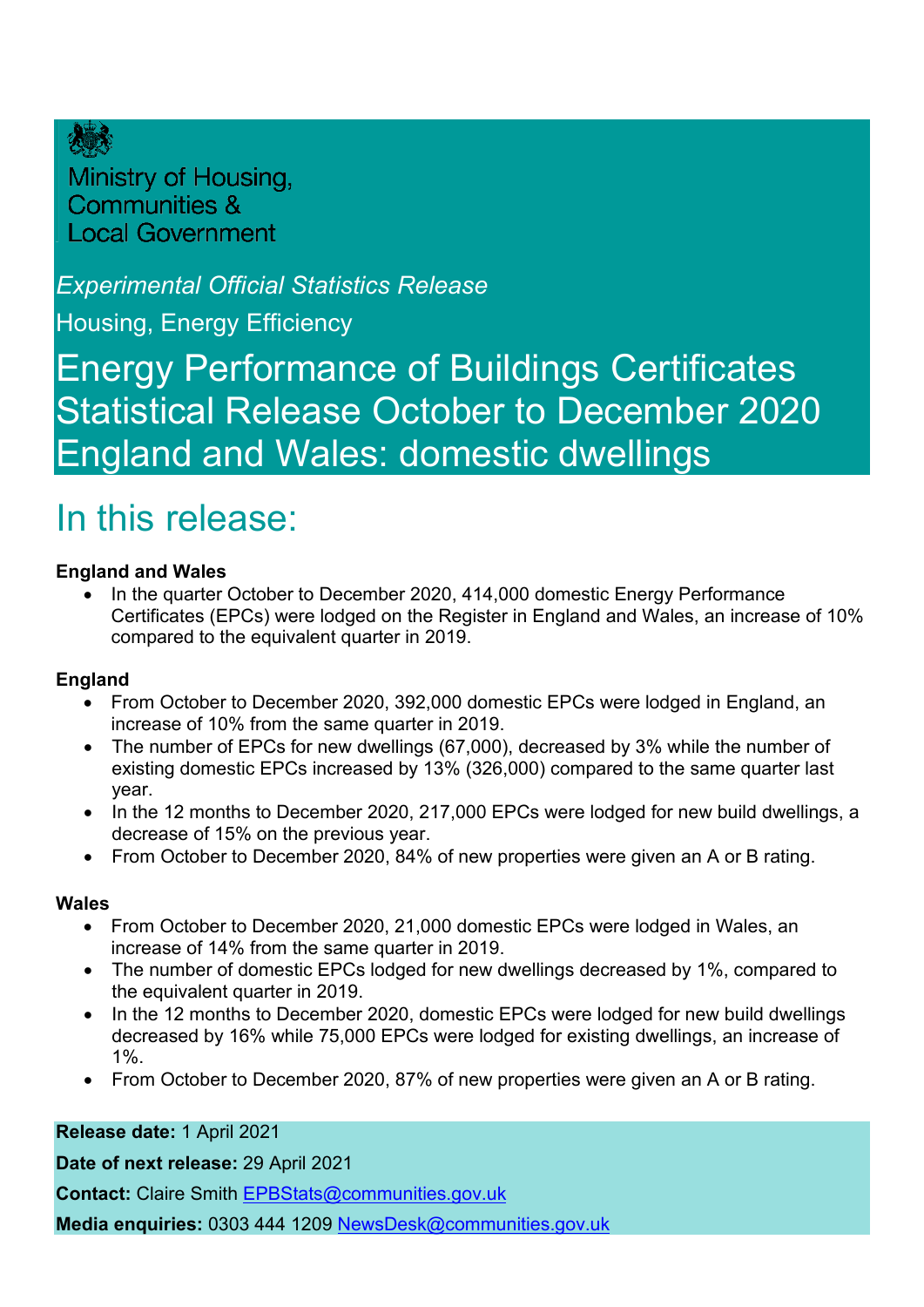# <span id="page-1-0"></span>Table of contents

# <span id="page-1-1"></span>Introduction

This statistical release and associated tables provide Experimental Official Statistics based on Energy Performance Certificates (EPCs) issued for **domestic buildings only**. The certificates are lodged on the Energy Performance of Buildings Register (EPB) for England and Wales.

Figures for Quarter 4 (October to December) might be revised further and published with the next scheduled release on 29 April 2021 along with non-domestic EPCs and Display Energy Certificates (DECs).

Quarter 3 (July to September 2020) of this statistical series was cancelled due to migration of the EPC data to the new in-house register (see the Change Note, published alongside this release, for further details). Data for quarter 3 will be published in the live tables alongside this release, however, this report will focus on quarter 4 (October to December 2020).

Throughout the release the figures have been split into England only and Wales only figures. If England and Wales combined figures are required they are available in the [live tables](https://www.gov.uk/government/statistical-data-sets/live-tables-on-energy-performance-of-buildings-certificates) published alongside this release. Throughout the report, numbers have been rounded to the nearest thousand. Percentage changes have been calculated using unrounded figures. Due to rounding, individual figures may not add up to the total.

# Energy Performance Certificates

An Energy Performance Certificate (EPC) indicates the energy efficiency of a building. The assessments are banded from A to G, where A is the most efficient in terms of likely fuel costs and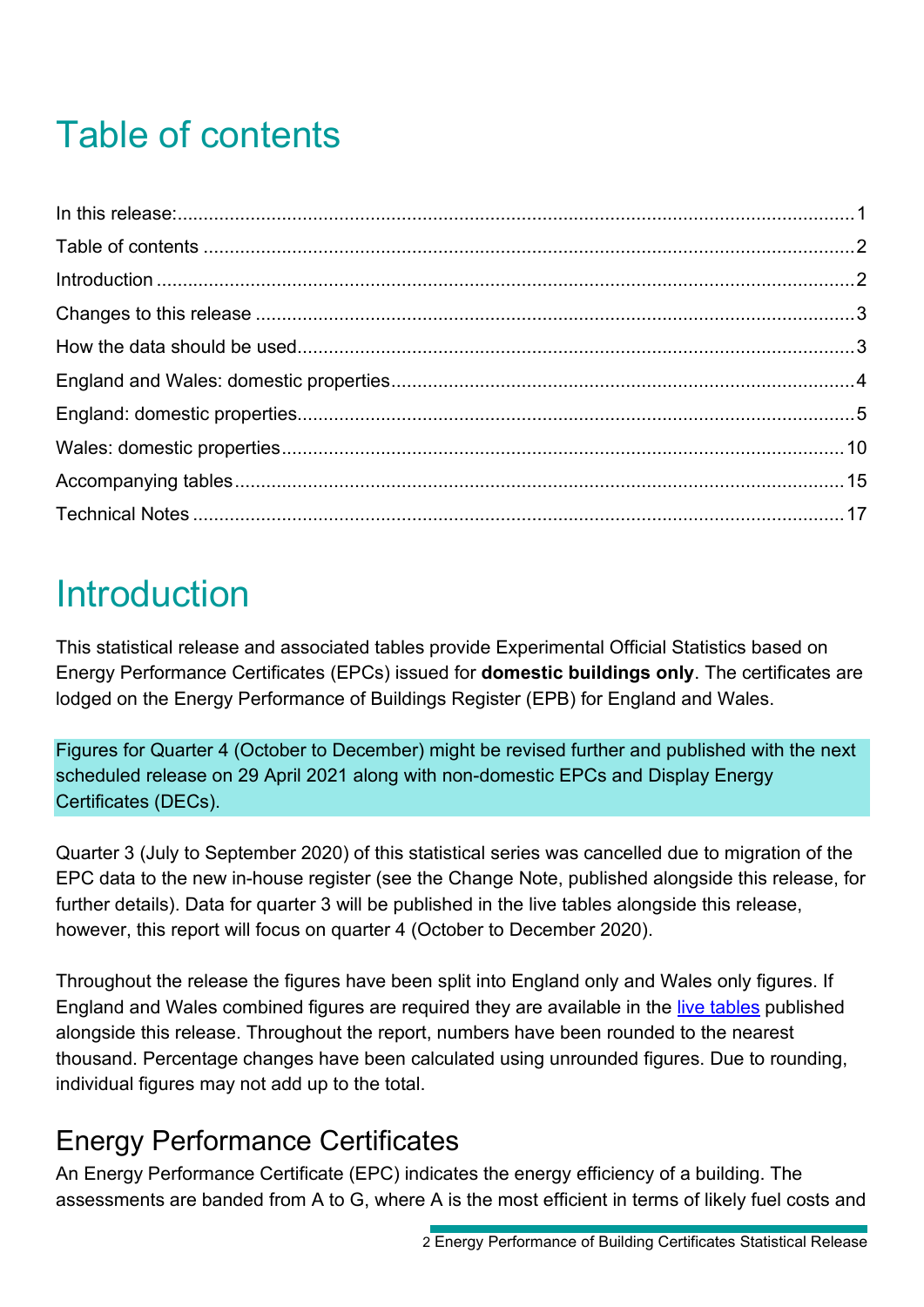carbon dioxide emissions. An EPC is required when a building is newly constructed, sold or let. The purpose of an EPC is to show prospective tenants or buyers the energy efficiency of the property. The requirement for EPCs was introduced in phases and fully implemented for domestic properties by autumn 2008. EPCs are valid for 10 years.

# Experimental Official Statistics

Experimental Official Statistics are defined in the Code of Practice for Statistics as "new official statistics undergoing evaluation". They are published in order to involve users and stakeholders in their development and as a means to build in quality at an early stage.

These statistics are based on information from EPCs lodged on the Register. This administrative data is subject to continuing quality investigation and improvement (see Technical Notes on Data Quality). They have been released because they have been judged to be of immediate value to interested parties and to encourage user feedback.

# <span id="page-2-0"></span>Changes to this release

For full information on the changes to this release, please refer to the change note published alongside this release

# <span id="page-2-1"></span>How the data should be used



- $\checkmark$  To evaluate trends in the energy performance of buildings in England and Wales that have had an Energy Performance Certificate (EPC)
- $\checkmark$  To assess changes in the number of EPCs between the same quarters across years e.g. Q2 2020 and Q2 2019
- $\checkmark$  To use as an early indication of new housing supply



- x To count the total building stock in England and Wales. The register does not hold data for every building, only those with an EPC
- x To compare across quarters within a year. The data have a seasonal pattern and should only be compared between the same quarters across years e.g. Q4 2020 and Q4 2019
- x The data are aggregated and will not comment on individual buildings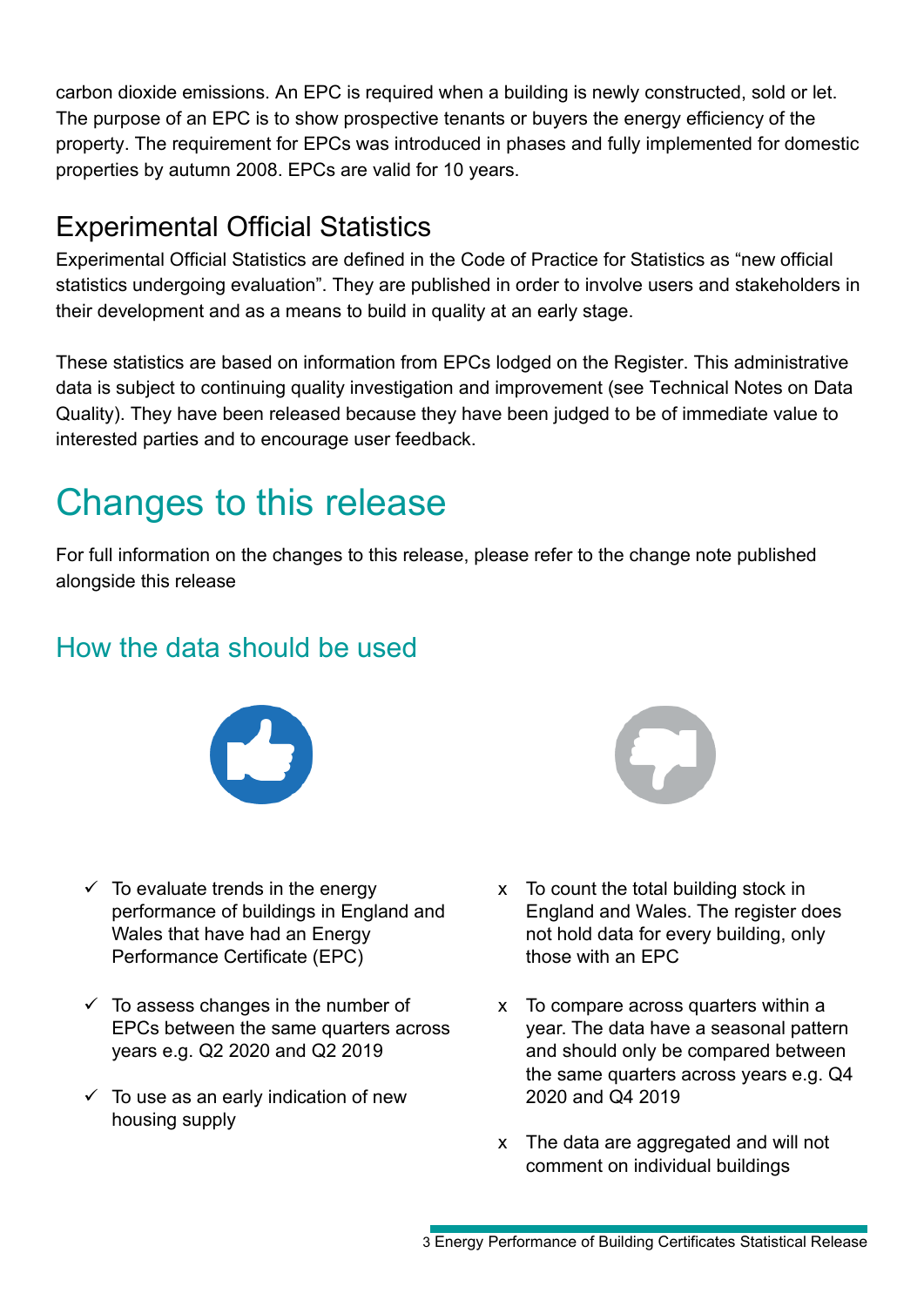**These quarterly statistics refer to the period of October to December 2020 (Quarter 4) during which time government guidelines in both England and Wales and restrictions put in place to slow the spread of COVID-19 would have likely reduced the number of EPCs generated and lodged by assessors.** 

# <span id="page-3-0"></span>England and Wales: domestic properties

In the quarter October to December 2020, 414,000 **domestic** EPCs were lodged on the Register in England and Wales, an increase of 10% compared to the equivalent quarter in 2019 (Live Table D1).

In October to December 2020, there was a decrease of 4% in the total number of domestic EPCs lodged for **new** dwellings in England and Wales, compared to the equivalent quarter in 2019 (Live Table NB1). In contrast, there was a 14% increase in the number of existing EPCs lodged for that quarter (Live Table EB1).

This is maybe a result of the easing of national lockdown measures and the Stamp duty holiday encouraging people to move house.

<sup>4</sup> Energy Performance of Building Certificates Statistical Release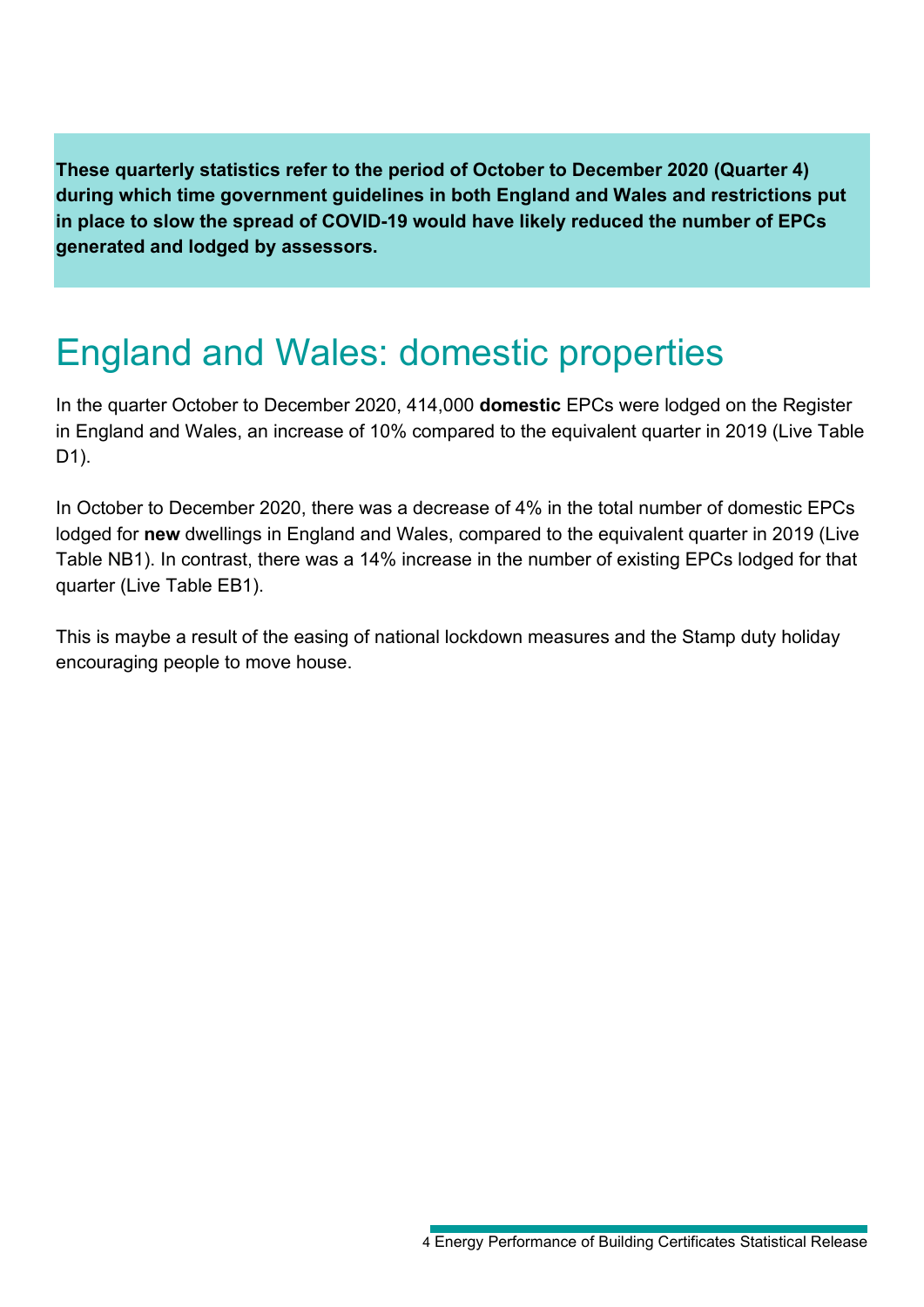# <span id="page-4-0"></span>England: domestic properties

This section presents statistics on the number of domestic EPCs in England only.

# EPCs for all domestic properties

From October to December 2020, 392,000 EPCs were lodged on the Register covering domestic properties (sales, lets and new dwellings) in England. This represents an increase of 10% on the same quarter 2019, when there were 356,000 domestic lodgements (Live Table D1).

In the 12 months to December 2020, in England, 1,432,000 domestic EPCs were lodged a decrease of 5% on the previous 12 months (Live Table D1).

## Existing and new domestic properties

The majority of domestic EPCs were for the sale or let of existing properties. From October to December 2020, 326,000 EPCs for **existing** dwellings were lodged on the Register in England, an increase of 13%, while 67,000 EPCs were lodged for **new** dwellings (including new builds, conversions and change of use), a 3% decrease on the same quarter 2019 (Live Table EB1 and NB1).

In the year to December 2020, 1,216,000 EPCs for **existing** dwellings were lodged on the register in England, down 3%, while 217,000 EPCs were lodged for **new** dwellings (including new builds, conversions and change of use) down 15% on the previous year (Live Tables EB1 and NB1).

### **Table 1: Number of EPCs for new and existing dwellings, England, October to December 2020**

| Country | <b>New dwellings</b> |                              |                                                      |         | <b>Existing dwellings</b>    |                                                      | All<br>dwelling<br>totals |
|---------|----------------------|------------------------------|------------------------------------------------------|---------|------------------------------|------------------------------------------------------|---------------------------|
|         | <b>Number</b>        | As<br>proportion<br>of total | Change<br>since the<br>equivalent<br>quarter<br>2019 | Number  | As<br>proportion<br>of total | Change<br>since the<br>equivalent<br>quarter<br>2019 | Number                    |
| England | 67,000               | 17%                          | $-3%$                                                | 326,000 | 83%                          | 13%                                                  | 392,000                   |

Source: Live Tables, D1, EB1 and NB1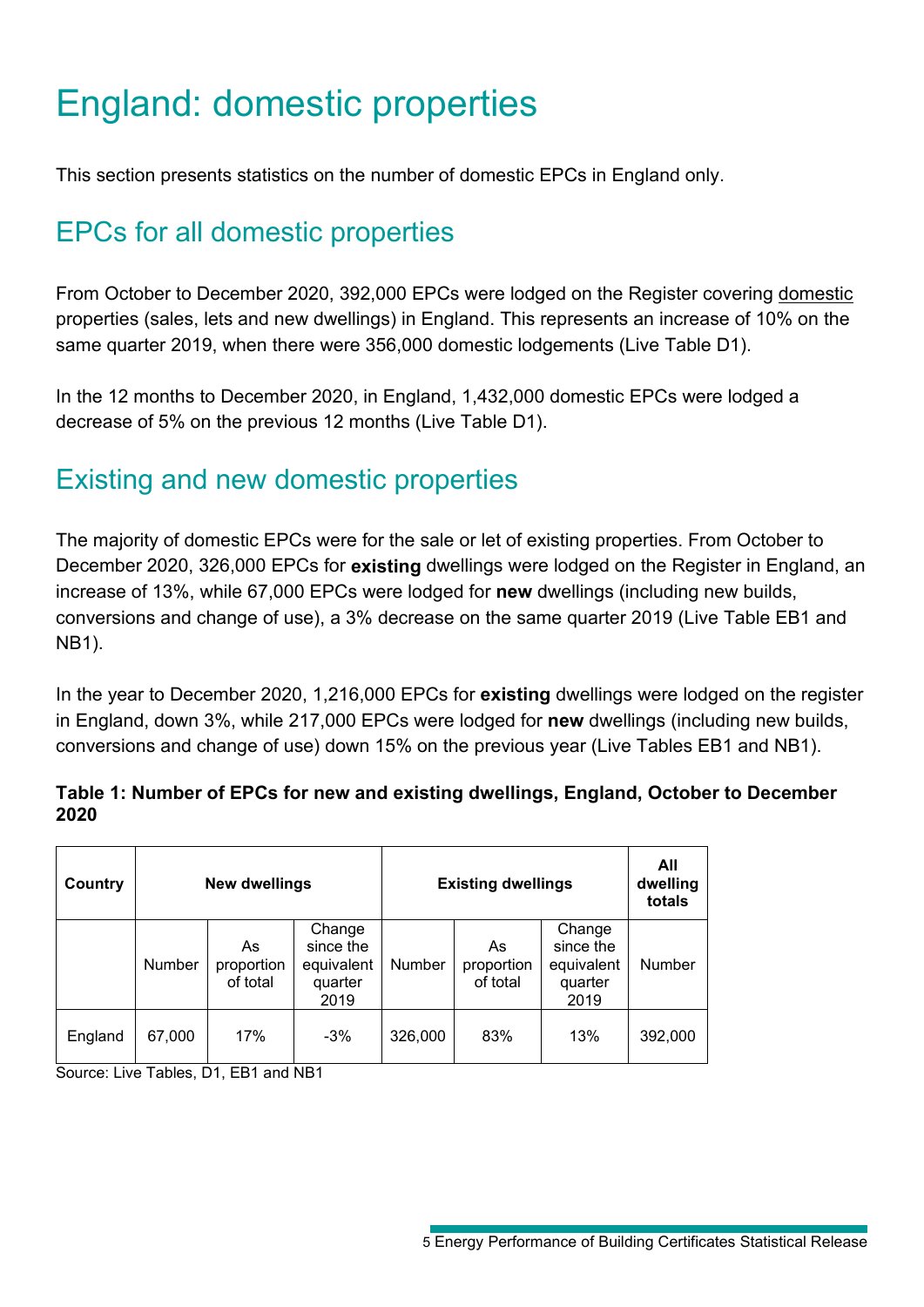## **Energy Efficiency**

Energy Performance Certificates for domestic properties show an Energy Efficiency Rating (EER) based on estimated fuel costs and an Environmental Impact Rating (EIR) based on CO2 emissions. Both measures are estimated from the characteristics of the property. The numerical ratings are then banded A to G, with A being the most energy efficient and G the least. In general, the higher the EER or EIR rating, the lower the fuel bills and  $CO<sub>2</sub>$  emissions are likely to be.

For both the EER and the EIR, the largest proportion of lodgements for **existing** domestic properties in England were in band D. **New** properties in England tended to be more energy efficient, with the majority in band B (Figures 1 and 2).

In England, from October to December 2020, 80% of **existing** dwellings were given a C or D EER, whereas only 15% of **new** dwellings were. The majority of **new** properties were given an A or B EER rating, 84%; only 3% of **existing** dwellings received an A or B rating (Live Tables EB1 and NB1).

## **Figure 1: Energy efficiency ratings (EER): existing and new domestic properties, England, October to December 2020**



#### Source: Live Tables EB1 and NB1

Note: Percentage changes have been calculates using unrounded figures, therefore individual figures may not match those quoted in the text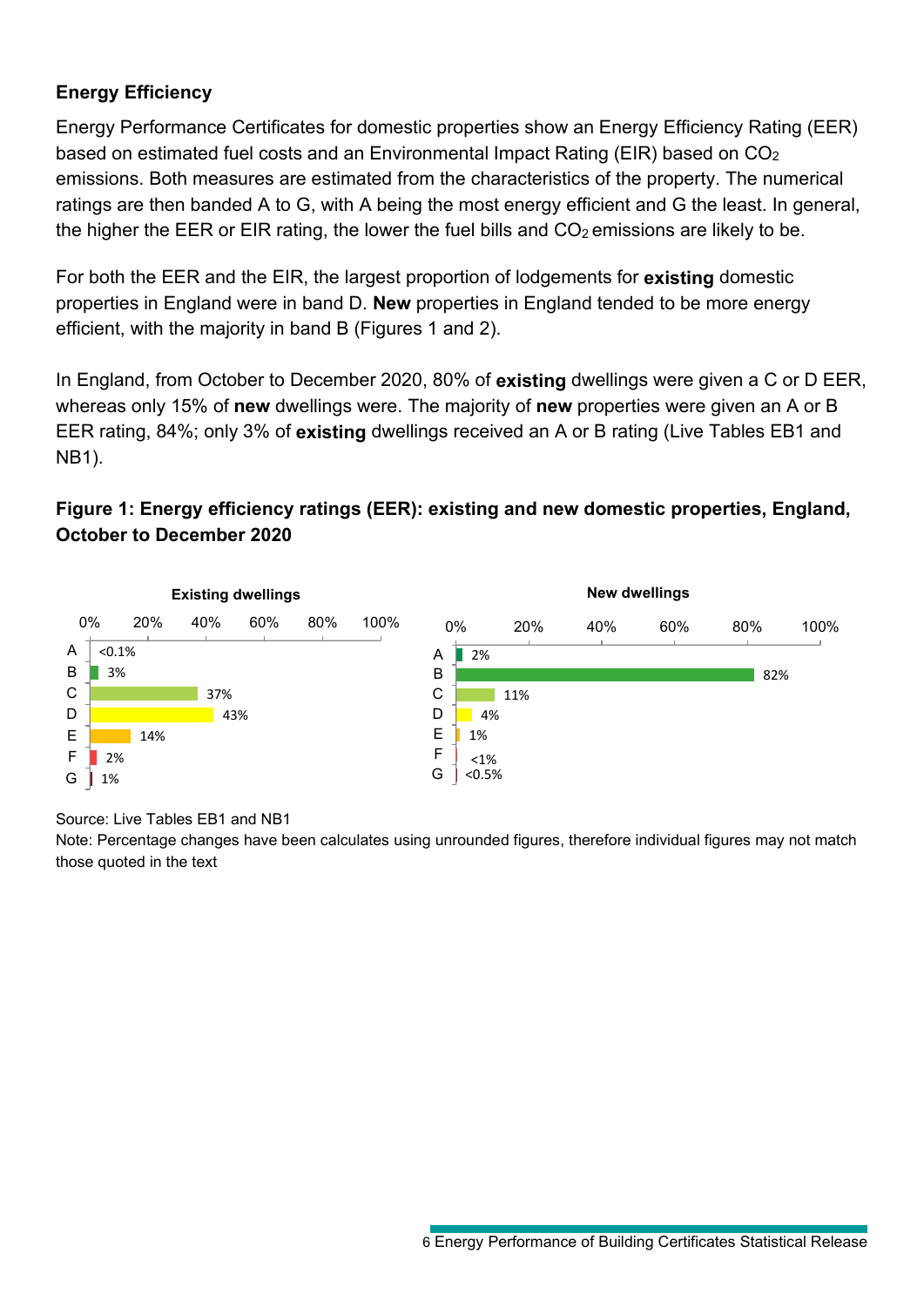### **Figure 2: Environmental impact ratings (EIR): existing and new domestic properties, England, October to December 2020**



Source: Live Tables EB2 and NB2

Note: Percentage changes have been calculates using unrounded figures, therefore individual figures may not match those quoted in the text

The average values for a range of energy performance indicators for existing and new domestic properties in England are shown in Table 2. New properties tend to be more energy efficient. Flats tend to produce fewer emissions and have lower lighting and heating costs than houses even though flats have a higher energy use per square metre.

### Table 2: Mean floor area, energy use, CO<sub>2</sub> emissions and energy costs for existing and new **domestic properties, England, October to December 2020**

| <b>Property type</b>                                                            | <b>Energy use</b><br>(kWh/m2)<br>per annum) | CO <sub>2</sub><br><b>Emissions</b><br>(tonnes<br>per annum) | Lighting<br>costs<br>(E <sub>per</sub> )<br>annum) | Heating<br>costs<br>(E <sub>per</sub> )<br>annum) | <b>Hot Water</b><br>costs<br>(E <sub>per</sub> )<br>annum) | <b>Floor area</b><br>(m <sup>2</sup> ) |
|---------------------------------------------------------------------------------|---------------------------------------------|--------------------------------------------------------------|----------------------------------------------------|---------------------------------------------------|------------------------------------------------------------|----------------------------------------|
| Existing:                                                                       |                                             |                                                              |                                                    |                                                   |                                                            |                                        |
| <b>Houses</b>                                                                   | 258                                         | 5                                                            | 95                                                 | 820                                               | 138                                                        | 103                                    |
| <b>Flats</b>                                                                    | 277                                         | 2                                                            | 62                                                 | 422                                               | 153                                                        | 56                                     |
| All existing dwellings                                                          | 300                                         | 4                                                            | 77                                                 | 670                                               | 142                                                        | 85                                     |
| New:                                                                            |                                             |                                                              |                                                    |                                                   |                                                            |                                        |
| <b>Houses</b>                                                                   | 85                                          | 2                                                            | 81                                                 | 304                                               | 95                                                         | 114                                    |
| <b>Flats</b>                                                                    | 124                                         |                                                              | 54                                                 | 241                                               | 144                                                        | 62                                     |
| All new dwellings<br>$\Omega$ . The $\tau$ is $\Gamma$ and $\tau$ is the $\tau$ | 109                                         | $\mathbf{2}$                                                 | 68                                                 | 310                                               | 124                                                        | 94                                     |

Source: Live Tables EB7 and NB7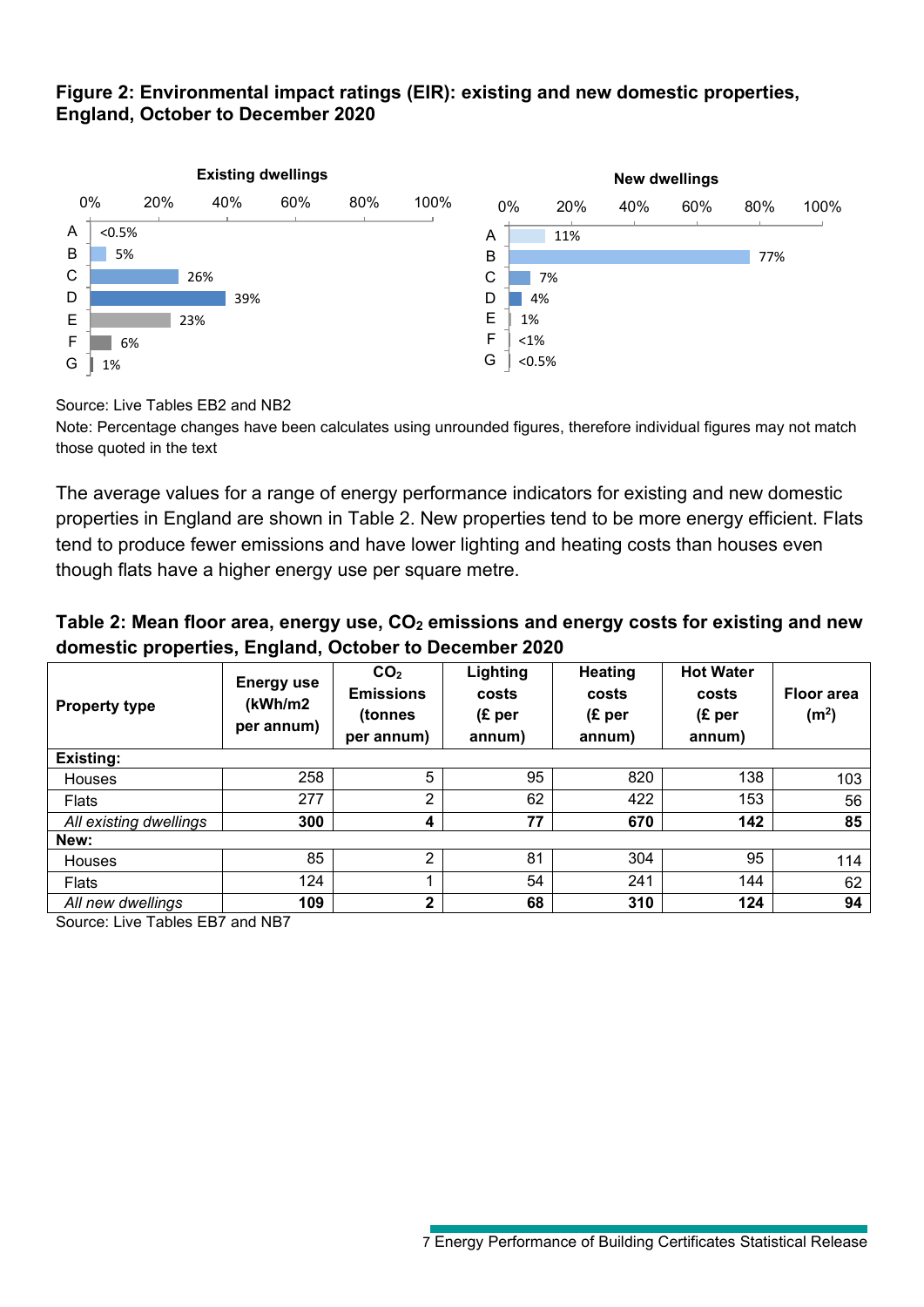A higher percentage of EPCs were produced for new build flats, when compared to EPCs for existing flats. For both existing and new properties, a smaller proportion of EPCs were for bungalows and maisonettes (Table 3).

### **Table 3: Dwelling types for existing and new domestic properties, England, October to December 2020**

| <b>Property type</b> | <b>Houses</b> | <b>Flats</b> | <b>Bungalow</b> | <b>Maisonettes</b> | <b>Total</b> |
|----------------------|---------------|--------------|-----------------|--------------------|--------------|
| Existing             | 58%           | 31%          | 8%              | 3%                 | 322,000      |
| <b>New</b>           | 59%           | 37%          | 3%              | 1%                 | 60,000       |

Source: Live Tables EB7 and NB7

# Transaction types for domestic dwellings

Figure 3 shows the number of domestic EPCs by transaction type, i.e. the reason for the EPC being produced, as well as the total number. The transaction types have been grouped. For example, lodgements for social and private rentals are grouped together, as are lodgements for energy efficiency programmes and stock condition surveys.

The chart shows fluctuations in different transaction types based on the total number of EPCs lodged. For example, there is a seasonal pattern with fewer home sales at Christmas, which can be seen in the number of EPC lodgements. This seasonality affects the total for EPCs, particularly up to the end of 2012. At the end of 2012 the recast of EU Directive also lead to changes to the EPB regulations. It also shows how the total number of EPCs were influenced by lodgements made for energy efficiency programmes and similar schemes, as well as lodgements for other reasons, particularly in 2013, 2014 and 2015.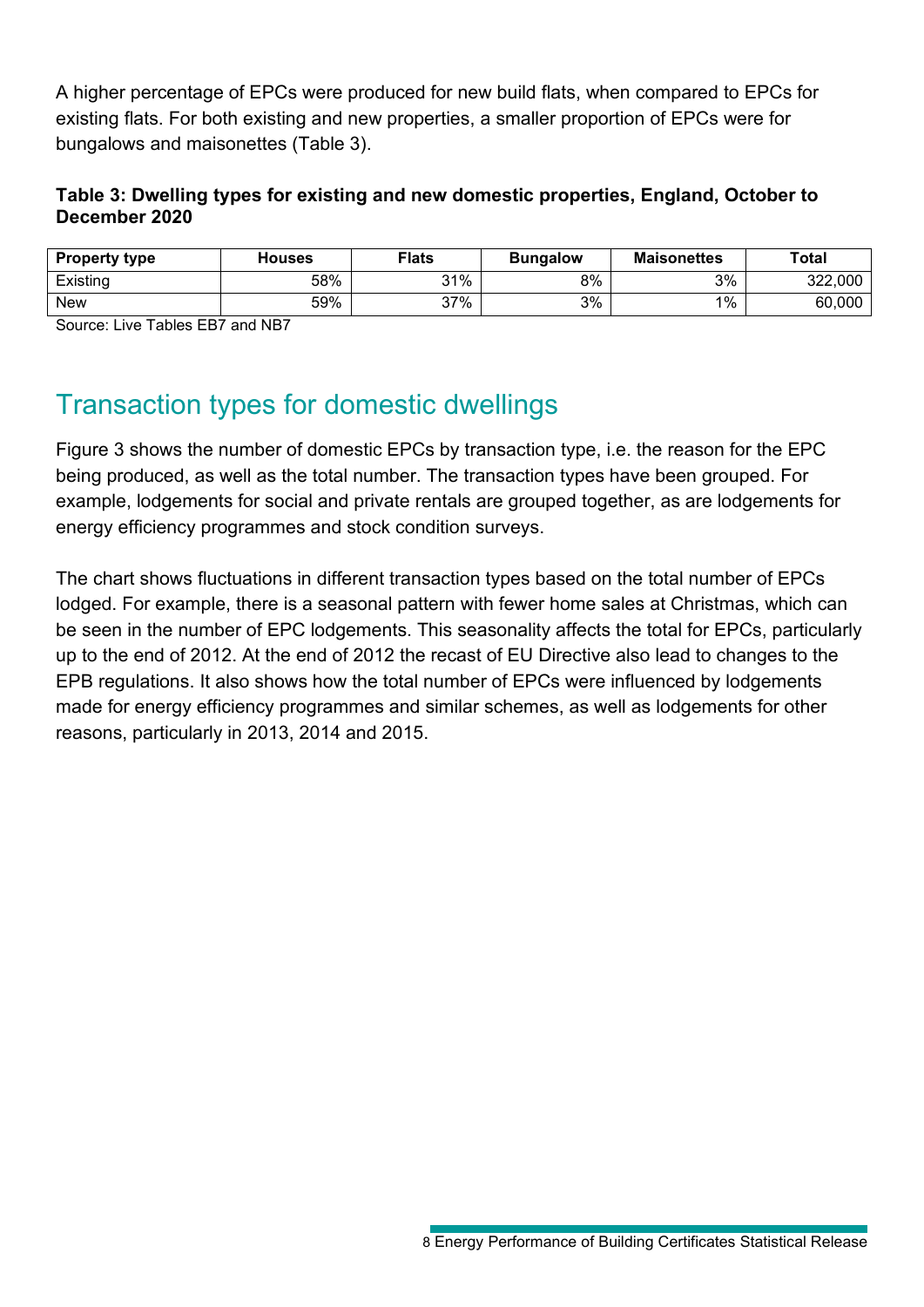



Source: Live Table D4a and D4b. The categories collected changed in 2012, leading to a break in the chart indicated by the line. They were also not recorded for part of 2008.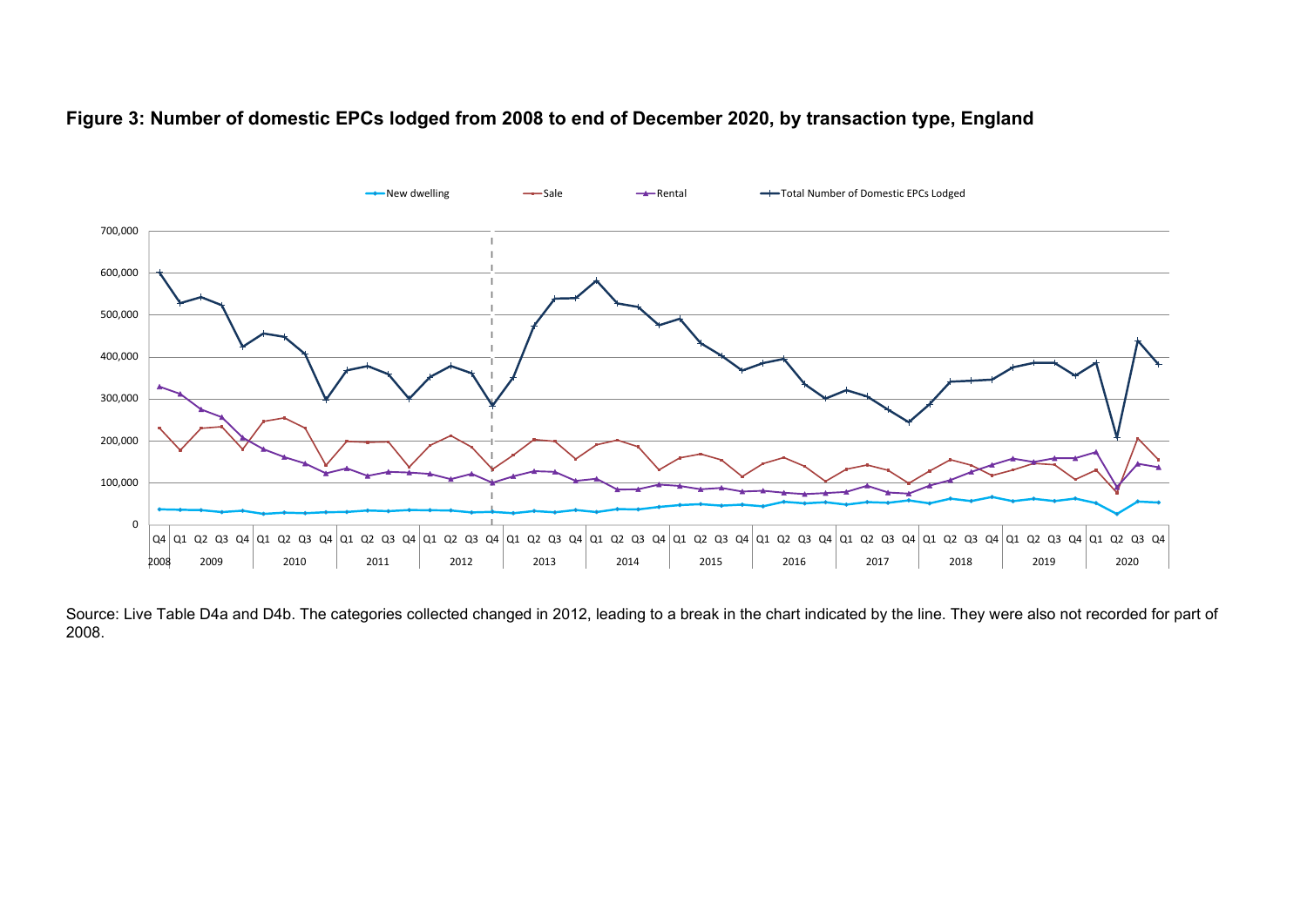# <span id="page-9-0"></span>Wales: domestic properties

This section presents statistics on the number of domestic EPCs in Wales only.

# EPCs for all domestic properties

From October to December 2020, 21,000 EPCs were lodged on the Register covering domestic properties (sales, lets and new dwellings) in Wales. This represents an increase of 14% on the same quarter 2019, when there were 19,000 domestic lodgements (Live Table D1).

In the 12 months to December 2020, in Wales, 83,000 domestic EPCs were lodged a decrease of 1% on the previous 12 months (Live Table D1).

# Existing and new domestic properties

The majority of domestic EPCs were for the sale or let of existing properties. From October to December 2020, 19,000 EPCs for **existing** dwellings were lodged on the Register in Wales, an increase of 16%, while 3,000 EPCs were lodged for **new** dwellings (including new builds, conversions and change of use), a 1% decrease on the same quarter 2019 (Live Table EB1 and NB1).

In the year to December 2020, 75,000 EPCs for **existing** dwellings were lodged on the register in Wales, up 1%, while 8,000 EPCs were lodged for **new** dwellings (including new builds, conversions and change of use) down 16% on the previous year (Live Tables EB1 and NB1).

## **Table 4: Number of EPCs for new and existing dwellings, Wales, October to December 2020**

| Country | New dwellings |                              |                                                      |        | <b>Existing dwellings</b>    |                                                      | All<br>dwelling<br>totals |
|---------|---------------|------------------------------|------------------------------------------------------|--------|------------------------------|------------------------------------------------------|---------------------------|
|         | <b>Number</b> | As<br>proportion<br>of total | Change<br>since the<br>equivalent<br>quarter<br>2019 | Number | As<br>proportion<br>of total | Change<br>since the<br>equivalent<br>quarter<br>2019 | Number                    |
| Wales   | 3,000         | 12%                          | $-1\%$                                               | 19,000 | 88%                          | 16%                                                  | 21,000                    |

Source: Live Tables, D1, EB1 and NB1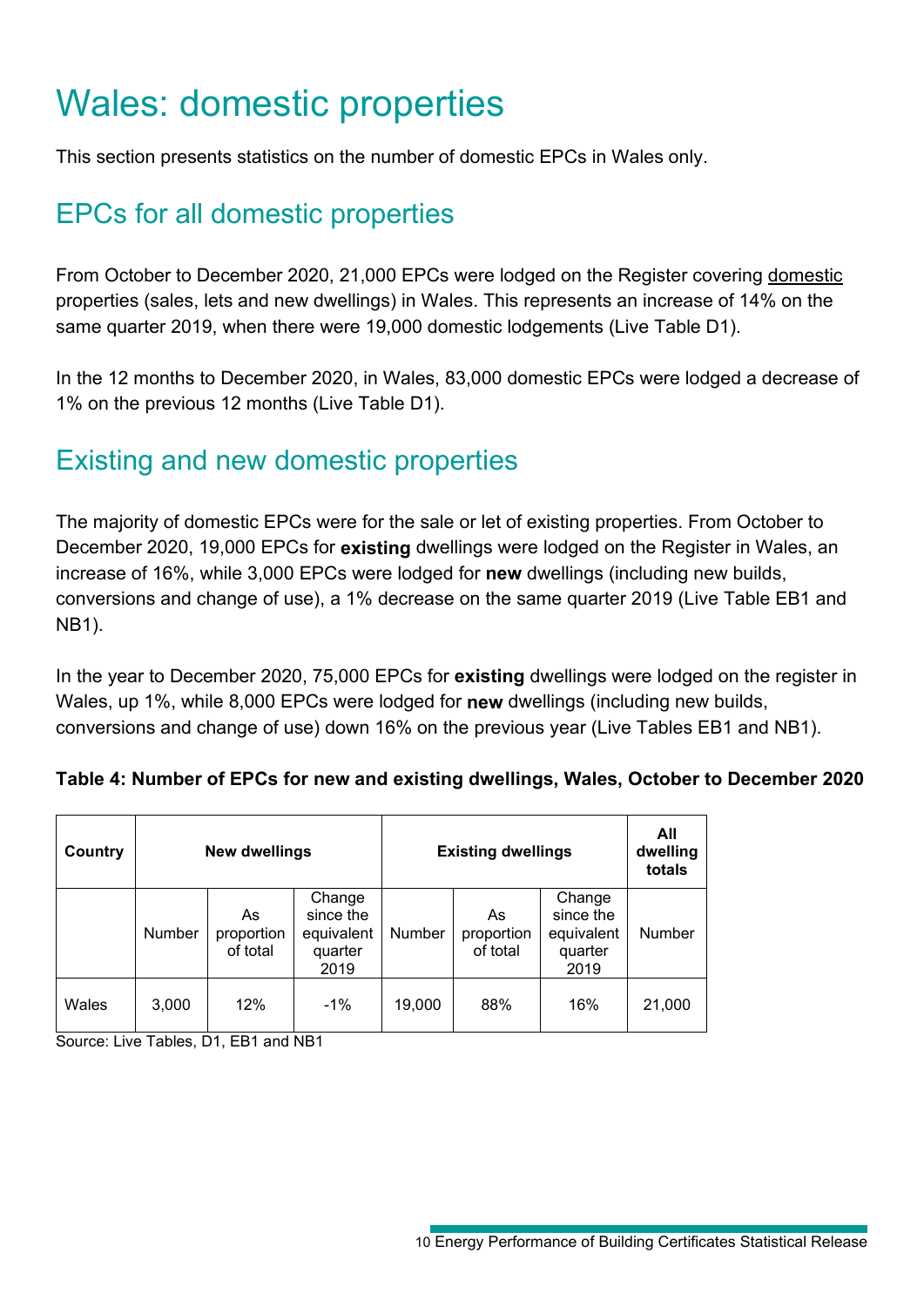## **Energy Efficiency**

Energy Performance Certificates for domestic properties show an Energy Efficiency Rating (EER) based on estimated fuel costs and an Environmental Impact Rating (EIR) based on CO2 emissions. Both measures are estimated from the characteristics of the property. The numerical ratings are then banded A to G, with A being the most energy efficient and G the least. In general, the higher the EER or EIR rating, the lower the fuel bills and  $CO<sub>2</sub>$  emissions are likely to be.

For both the EER and the EIR, the largest proportion of lodgements for **existing** domestic properties in Wales were in band D. **New** properties in Wales tended to be more energy efficient, with the majority in band B (Figures 4 and 5).

In Wales, from October to December 2020, 77% of **existing** dwellings were given a C or D EER, whereas only 12% of **new** dwellings were. The majority of **new** properties were given an A or B EER rating, 87%; only 2% of **existing** dwellings received an A or B rating (Live Tables EB1 and NB1).

## **Figure 4: Energy efficiency ratings (EER): existing and new domestic properties, Wales, October to December 2020**



#### Source: Live Tables EB1 and NB1

Note: Percentage changes have been calculates using unrounded figures, therefore individual figures may not match those quoted in the text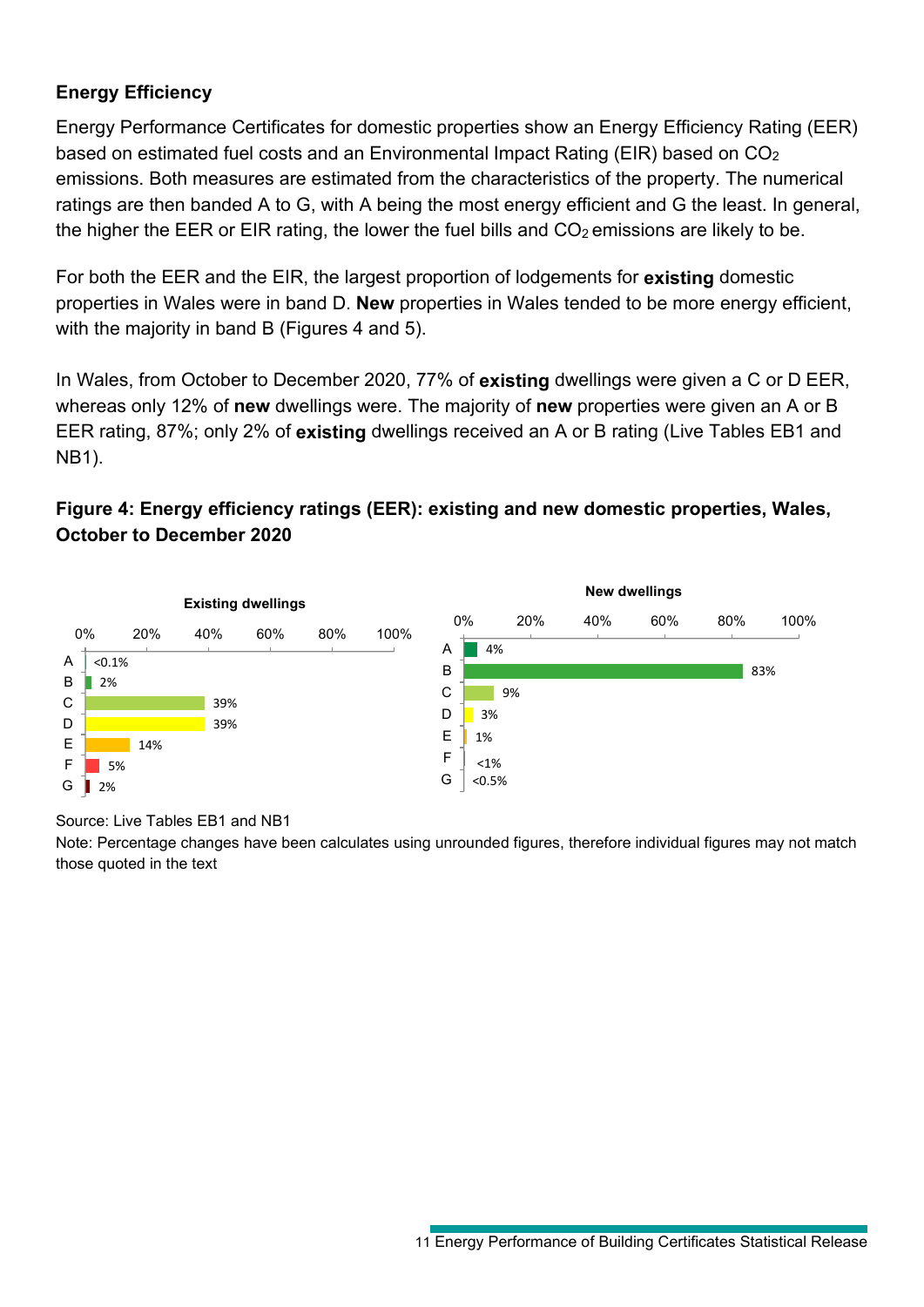#### **Figure 5: Environmental impact ratings (EIR): existing and new domestic properties, Wales, October to December 2020**



Source: Live Tables EB2 and NB2

Note: Percentage changes have been calculates using unrounded figures, therefore individual figures may not match those quoted in the text

The average values for a range of energy performance indicators for existing and new domestic properties in Wales are shown in Table 5. New properties tend to be more energy efficient. Flats tend to produce fewer emissions and have lower lighting and heating costs than houses even though flats have a higher energy use per square metre.

### Table 5: Mean floor area, energy use, CO<sub>2</sub> emissions and energy costs for existing and new **domestic properties, Wales, October to December 2020**

| <b>Property type</b>                                            | <b>Energy use</b><br>(kWh/m2<br>per annum) | CO <sub>2</sub><br><b>Emissions</b><br>(tonnes<br>per annum) | Lighting<br>costs<br>(E <sub>per</sub> )<br>annum) | <b>Heating</b><br>costs<br>(E <sub>per</sub> )<br>annum) | <b>Hot Water</b><br>costs<br>(E <sub>per</sub> )<br>annum) | <b>Floor area</b><br>(m <sup>2</sup> ) |
|-----------------------------------------------------------------|--------------------------------------------|--------------------------------------------------------------|----------------------------------------------------|----------------------------------------------------------|------------------------------------------------------------|----------------------------------------|
| <b>Existing:</b>                                                |                                            |                                                              |                                                    |                                                          |                                                            |                                        |
| Houses                                                          | 263                                        | 5                                                            | 93                                                 | 845                                                      | 144                                                        | 99                                     |
| Flats                                                           | 263                                        | $\overline{2}$                                               | 61                                                 | 428                                                      | 145                                                        | 56                                     |
| All existing dwellings                                          | 278                                        | 4                                                            | 75                                                 | 686                                                      | 148                                                        | 88                                     |
| New:                                                            |                                            |                                                              |                                                    |                                                          |                                                            |                                        |
| Houses                                                          | 83                                         | 2                                                            | 80                                                 | 302                                                      | 101                                                        | 110                                    |
| Flats                                                           | 128                                        |                                                              | 52                                                 | 239                                                      | 99                                                         | 55                                     |
| All new dwellings<br>$O_{\text{SUSY}}$ , the Tables FD7 and ND7 | 99                                         | и                                                            | 65                                                 | 303                                                      | 110                                                        | 96                                     |

Source: Live Tables EB7 and NB7

<sup>12</sup> Energy Performance of Building Certificates Statistical Release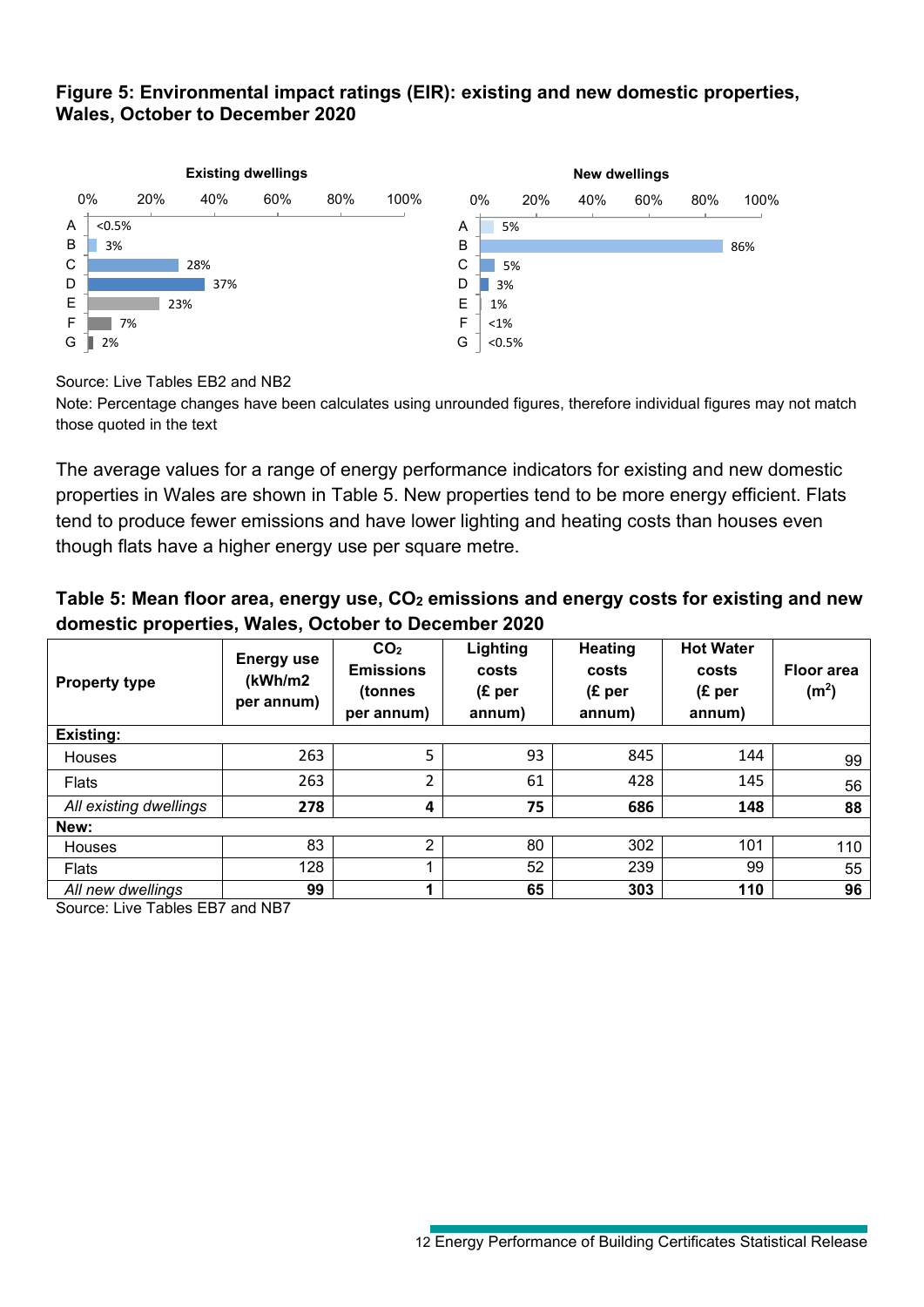A higher percentage of EPCs were produced for new build flats, when compared to EPCs for existing flats. For both existing and new properties, a smaller proportion of EPCs were for bungalows and maisonettes (Table 6).

### **Table 6: Dwelling types for existing and new domestic properties, Wales, October to December 2020**

| <b>Property type</b> | <b>Houses</b> | <b>Flats</b> | <b>Bungalow</b> | Maisonettes | Total  |
|----------------------|---------------|--------------|-----------------|-------------|--------|
| Existing             | 68%           | 20%          | 11%             | 1%          | 19,000 |
| <b>New</b>           | 71%           | 24%          | 4%              | 1%          | 2,400  |

Source: Live Tables EB7 and NB7

## Transaction types for domestic dwellings

Figure 6 shows the number of domestic EPCs by transaction type, i.e. the reason for the EPC being produced, as well as the total number. The transaction types have been grouped. For example, lodgements for social and private rentals are grouped together, as are lodgements for energy efficiency programmes and stock condition surveys.

The chart shows fluctuations in different transaction types based on the total number of EPCs lodged. For example, there is a seasonal pattern with fewer home sales at Christmas, which can be seen in the number of EPC lodgements. This seasonality affects the total for EPCs, particularly up to the end of 2012. At the end of 2012 the recast of EU Directive also lead to changes to the EPB regulations. It also shows how the total number of EPCs were influenced by lodgements made for energy efficiency programmes and similar schemes, as well as lodgements for other reasons, particularly in 2013, 2014 and 2015.

<sup>13</sup> Energy Performance of Building Certificates Statistical Release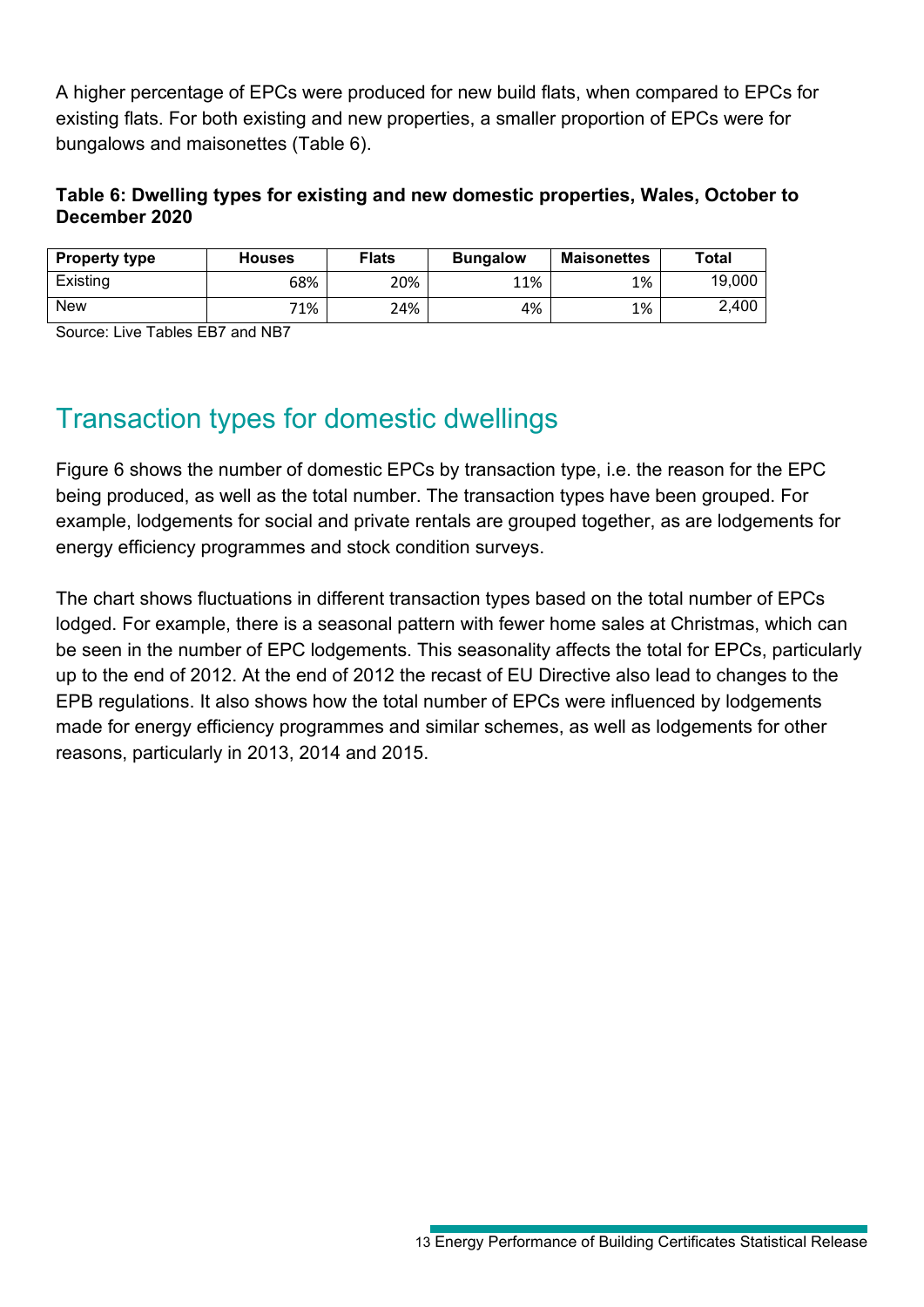#### **Figure 6: Number of domestic EPCs lodged from 2008 to end of December 2020, by transaction type, Wales**



Source: Live Table D4a and D4b. The categories collected changed in 2012, leading to a break in the chart indicated by the line. They were also not recorded for part of 2008.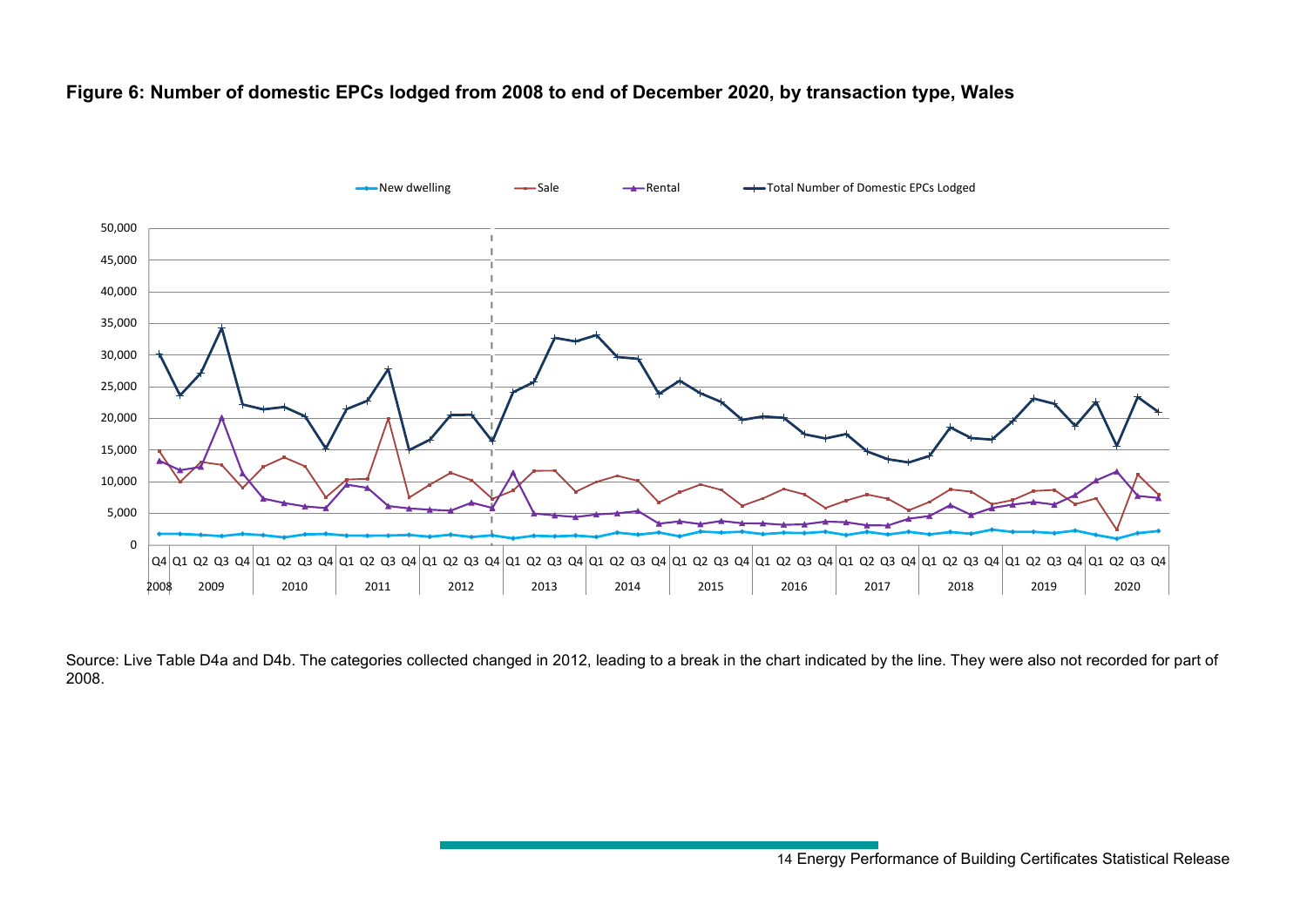# <span id="page-14-0"></span>Accompanying tables

**Note to users:** Based on feedback we have made some changes to the live tables to make them more accessible to our users and more consistent with other MHCLG live tables. We would be keen to hear your thoughts or comments on these: [EPBStats@communities.gov.uk.](mailto:EPBStats@communities.gov.uk)

#### **EPCs – All Domestic Properties**

**Table D1:** Number of Domestic Energy Performance Certificates lodged on the Register, by **Energy Efficiency Rating** – in each Year/Quarter.

**Table D2:** Number of Domestic Energy Performance Certificates lodged on the Register, by **Environmental Impact Rating** – in each Year/Quarter.

**Table D3: Floor Area, Size, Energy Use, Carbon Dioxide Emissions and Fuel Costs** of Dwellings assessed and lodged on the Register - in each Year/Quarter.

**Table D4a:** Number of Domestic Energy Performance Certificates lodged on the Register by, **Type of Transaction** – in each Year/Quarter – up to and including 30 March 2012.

**Table D4b:** Number of Domestic Energy Performance Certificates lodged on the Register, by **Type of Transaction** – in each Year/Quarter – from 30 March 2012 to latest quarter.

#### **EPCs – All Existing Domestic Properties**

**Table EB1:** Number of Existing Domestic Properties Energy Performance Certificates lodged on the Register, by **Energy Efficiency Rating** – in each Year/Quarter.

**Table EB2:** Number of Existing Domestic Properties Energy Performance Certificate lodged on the Register, by **Environmental Impact Rating** – in each Year/Quarter.

**Table EB3: Floor Area, Size, Energy Use, Carbon Dioxide Emissions and Fuel Costs** of Existing Dwellings assessed - in each Year/Quarter.

**Table EB4:** Number of Existing Domestic Properties Energy Performance Certificates lodged on the Register and Total Floor Area, by **Type of Property** – in each Year/Quarter.

**Table EB7:** Number of Existing Domestic Properties Energy Performance Certificates lodged on the Register, by **Type of Property and Average Energy Use, Carbon Dioxide Emissions and Fuel Costs** per dwelling – in each Year/Quarter.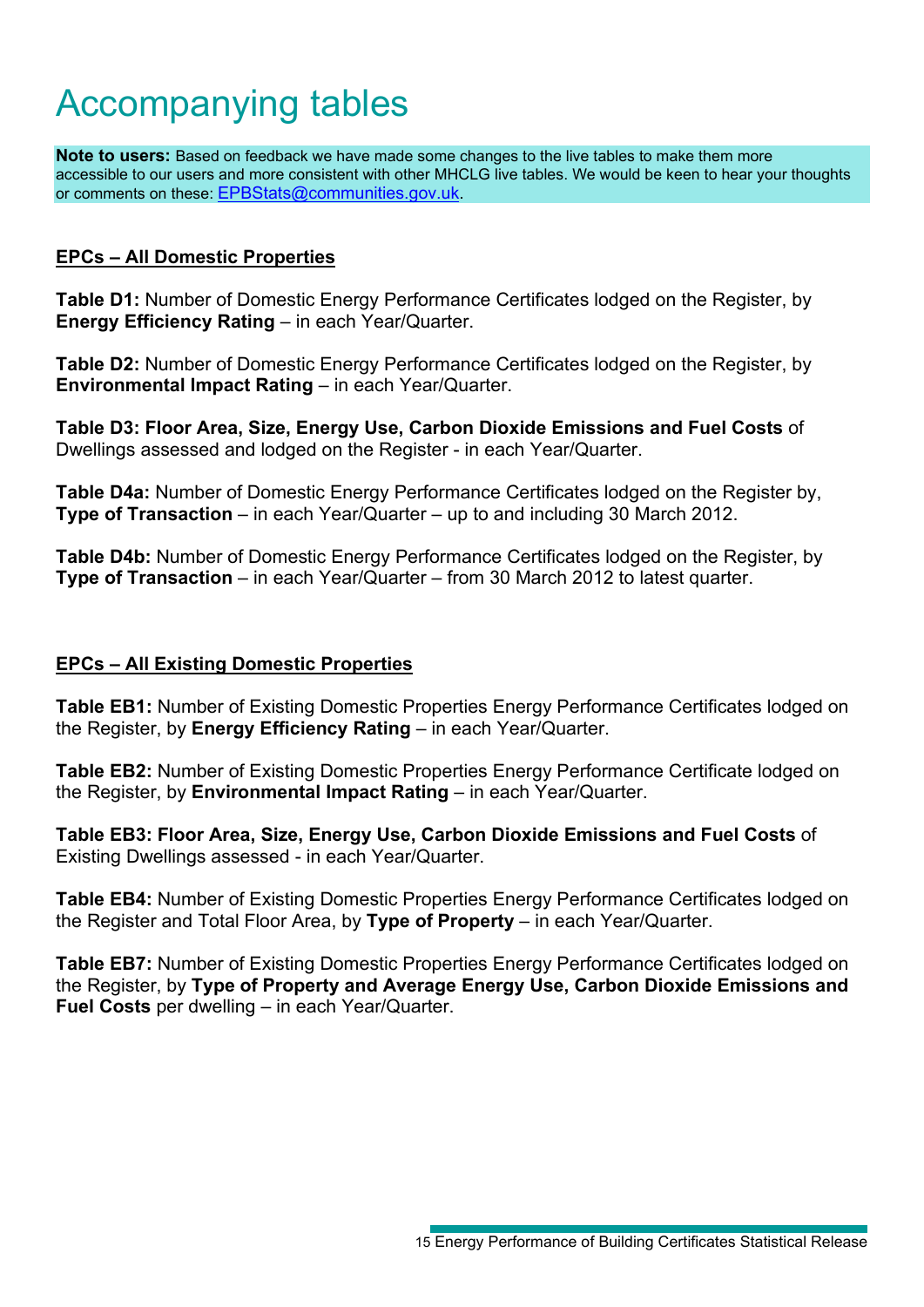**Table NB1:** Number of New Domestic Properties Energy Performance Certificates lodged on the Register, by **Energy Efficiency Rating** – in each Year/Quarter.

**Table NB2:** Number of New Domestic Properties Energy Performance Certificate lodged on the Register, by **Environmental Impact Rating** – in each Year/Quarter.

**Table NB3: Floor Area, Size, Energy Use, Carbon Dioxide Emissions and Fuel Costs** of New Dwellings assessed - in each Year/Quarter.

**Table NB4:** Number of New Domestic Properties Energy Performance Certificates lodged on the Register and Total Floor Area, by **Type of Property** – in each Year/Quarter.

**Table NB7:** Number of New Domestic Properties Energy Performance Certificates lodged on the Register, by **Type of Property, and Average Energy Use, Carbon Dioxide Emissions and Fuel Costs** per dwelling – in each Year/Quarter.

These tables can be accessed at: [https://www.gov.uk/government/statistical-data-sets/live-tables-on-energy-performance-of](https://www.gov.uk/government/statistical-data-sets/live-tables-on-energy-performance-of-buildings-certificates)[buildings-certificates](https://www.gov.uk/government/statistical-data-sets/live-tables-on-energy-performance-of-buildings-certificates)

Previous MHCLG statistical releases are available at: <https://www.gov.uk/government/collections/energy-performance-of-buildings-certificates>

# Open data

These data will be available at the end of April at address level in fully open and linkable data formats at Open Data Communities: <https://epc.opendatacommunities.org/>

# Links to related statistics

### [Housing supply: indicators of new supply](https://www.gov.uk/government/collections/house-building-statistics)

Quarterly figures on EPCs lodged for new dwellings have followed a similar trend to quarterly new build dwelling completions since 2009-10. The number of new dwelling EPCs lodged are higher than quarterly new build completions as they comprise of new build dwellings plus dwelling conversions (for example a house into flats) and change of use of an existing building (for example a shop into a house or a barn conversion).

## [English Housing Survey](https://www.gov.uk/government/collections/english-housing-survey)

The English Housing survey is a continuous nation survey commissioned by the Ministry of Housing, Communities and Local Government (MHCLG). It collects information about people's housing circumstances and the condition and energy efficiency of housing in England. It can be used for understanding the energy efficiency of the whole stock as well as the household characteristics of the people living in the homes.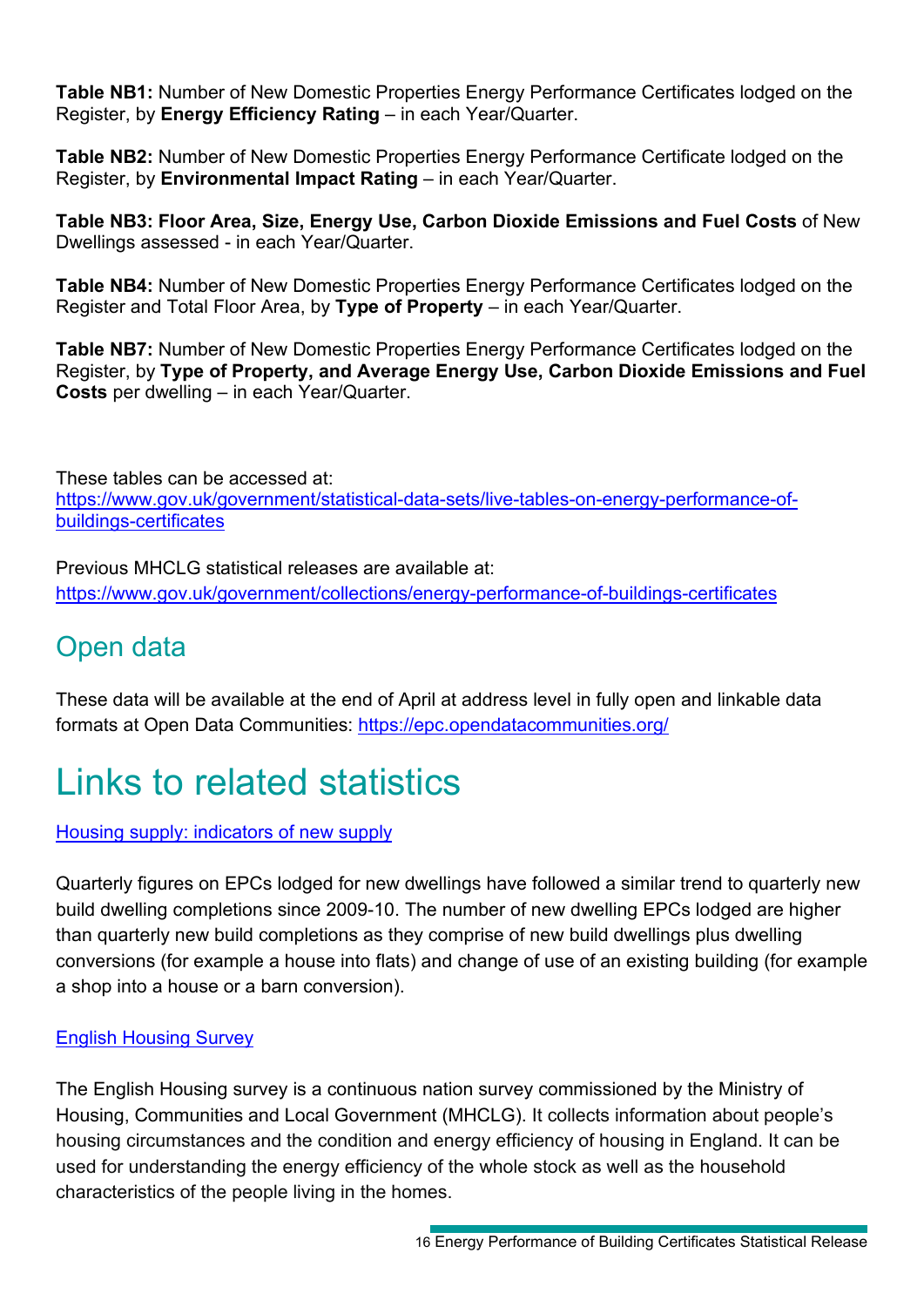# <span id="page-16-0"></span>Technical notes

Please see the accompanying technical notes document for further details.

Information on Official Statistics is available via the [UK Statistics Authority website:](https://www.statisticsauthority.gov.uk/) Information about statistics at MHCLG is available via the [MHCLG](http://www.gov.uk/government/organisations/department-for-communities-and-local-government/about/statistics) website: